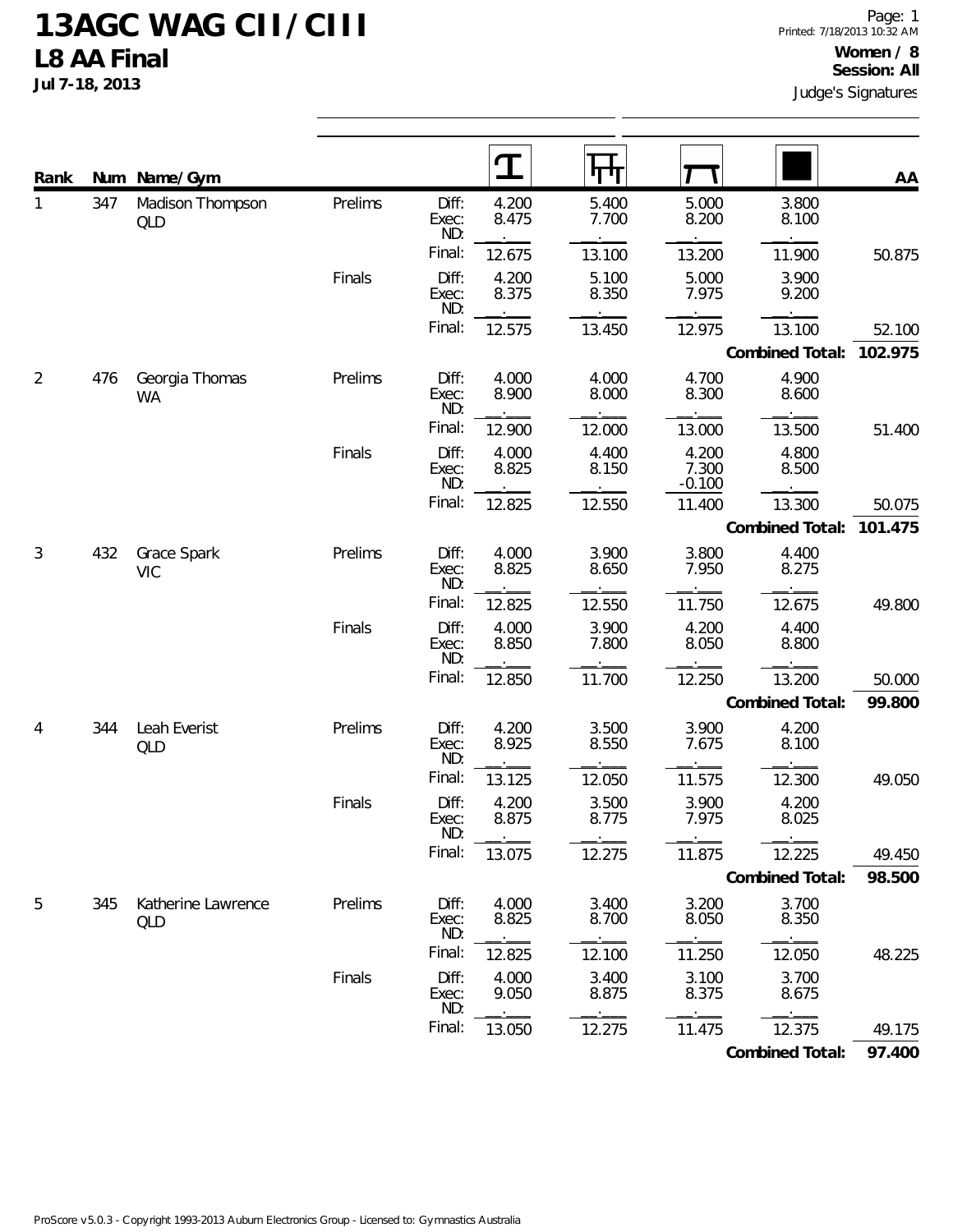**Jul 7-18, 2013**

| Rank           |     | Num Name/Gym                             |         |                       |                |                |                |                            | AA     |
|----------------|-----|------------------------------------------|---------|-----------------------|----------------|----------------|----------------|----------------------------|--------|
| 6              | 299 | KIRSTEN OVERTON<br><b>NSW</b>            | Prelims | Diff:<br>Exec:<br>ND: | 4.200<br>9.300 | 2.800<br>7.950 | 3.600<br>8.100 | 4.200<br>7.675             |        |
|                |     |                                          |         | Final:                | 13.500         | 10.750         | 11.700         | 11.875                     | 47.825 |
|                |     |                                          | Finals  | Diff:<br>Exec:<br>ND: | 4.200<br>9.425 | 2.800<br>8.125 | 4.500<br>7.875 | 4.500<br>8.075             |        |
|                |     |                                          |         | Final:                | 13.625         | 10.925         | 12.375         | 12.575                     | 49.500 |
|                |     |                                          |         |                       |                |                |                | Combined Total:            | 97.325 |
| $\overline{7}$ | 348 | Melissa Watkin<br><b>QLD</b>             | Prelims | Diff:<br>Exec:<br>ND: | 4.000<br>8.800 | 4.000<br>8.100 | 3.500<br>8.575 | 3.700<br>8.700             |        |
|                |     |                                          |         | Final:                | 12.800         | 12.100         | 12.075         | 12.400                     | 49.375 |
|                |     |                                          | Finals  | Diff:<br>Exec:<br>ND: | 4.000<br>8.725 | 3.600<br>8.225 | 2.500<br>7.725 | 3.700<br>9.250             |        |
|                |     |                                          |         | Final:                | 12.725         | 11.825         | 10.225         | 12.950                     | 47.725 |
|                |     |                                          |         |                       |                |                |                | Combined Total:            | 97.100 |
| 8              | 431 | <b>Teliah Farren-Price</b><br><b>VIC</b> | Prelims | Diff:<br>Exec:<br>ND: | 4.200<br>8.375 | 4.000<br>6.925 | 4.500<br>7.900 | 4.400<br>7.800             |        |
|                |     |                                          |         | Final:                | 12.575         | 10.925         | 12.400         | 12.200                     | 48.100 |
|                |     |                                          | Finals  | Diff:<br>Exec:<br>ND: | 4.200<br>8.300 | 4.000<br>7.000 | 4.200<br>8.100 | 4.400<br>8.550             |        |
|                |     |                                          |         | Final:                | 12.500         | 11.000         | 12.300         | 12.950                     | 48.750 |
|                |     |                                          |         |                       |                |                |                | Combined Total:            | 96.850 |
| 9              | 430 | Madeleine Di-Blasio<br><b>VIC</b>        | Prelims | Diff:<br>Exec:<br>ND: | 4.200<br>8.825 | 3.300<br>8.425 | 3.300<br>8.025 | 4.100<br>7.550<br>$-0.100$ |        |
|                |     |                                          |         | Final:                | 13.025         | 11.725         | 11.325         | 11.550                     | 47.625 |
|                |     |                                          | Finals  | Diff:<br>Exec:<br>ND: | 4.200<br>8.900 | 3.200<br>8.525 | 3.900<br>7.925 | 4.100<br>8.025             |        |
|                |     |                                          |         | Final:                | 13.100         | 11.725         | 11.825         | 12.125                     | 48.775 |
|                |     |                                          |         |                       |                |                |                | Combined Total:            | 96.400 |
| 10             | 298 | Hayley Mcgrath-Hogan<br><b>NSW</b>       | Prelims | Diff:<br>Exec:<br>ND: | 4.200<br>8.875 | 3.100<br>7.700 | 4.700<br>8.300 | 4.000<br>8.025             |        |
|                |     |                                          |         | Final:                | 13.075         | 10.800         | 13.000         | 12.025                     | 48.900 |
|                |     |                                          | Finals  | Diff:<br>Exec:<br>ND: | 4.200<br>8.975 | 3.000<br>8.075 | 3.500<br>6.300 | 4.100<br>8.925             |        |
|                |     |                                          |         | Final:                | 13.175         | 11.075         | 9.800          | 13.025                     | 47.075 |
|                |     |                                          |         |                       |                |                |                | Combined Total:            | 95.975 |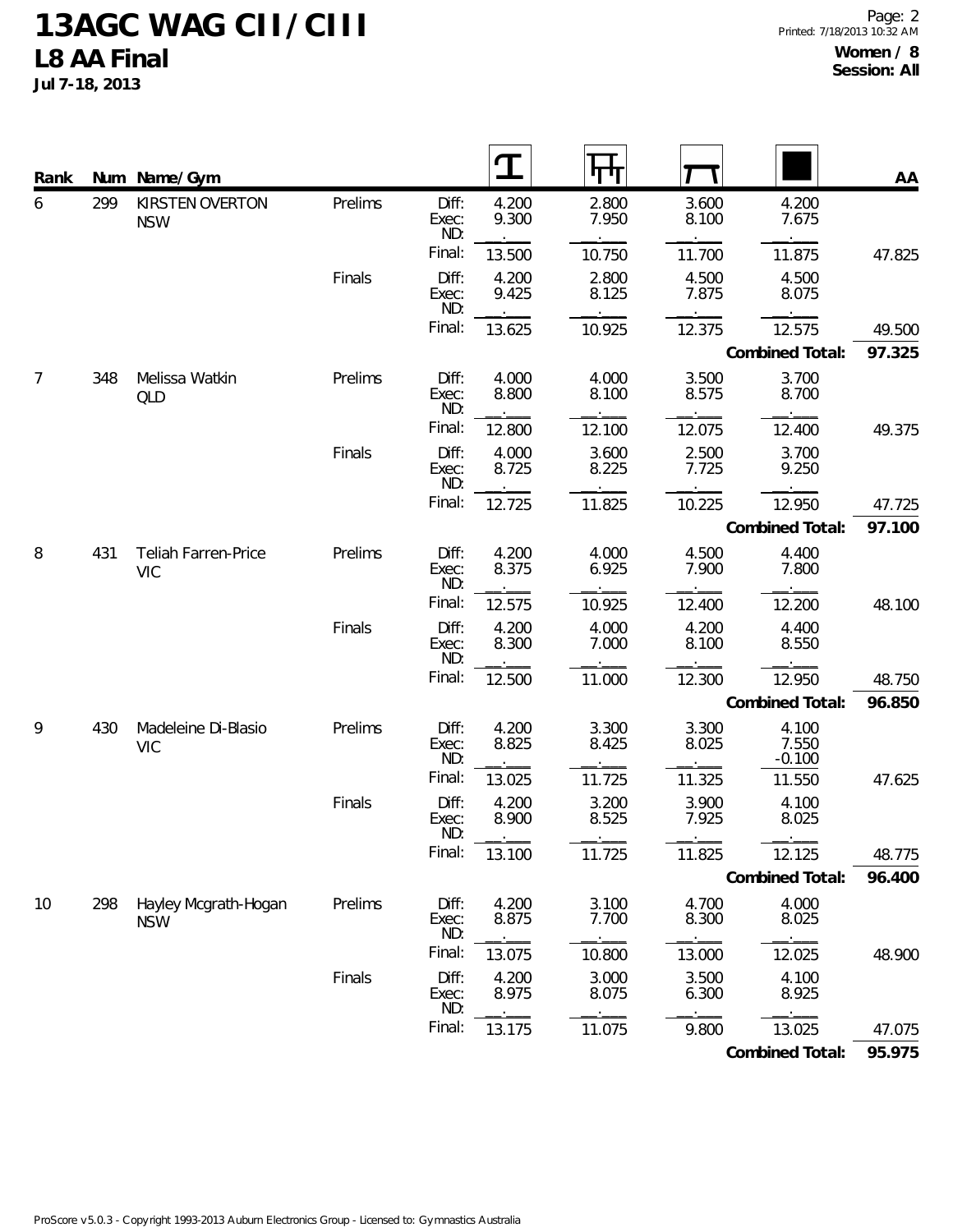**Jul 7-18, 2013**

| Rank | Num | Name/Gym                          |         |                       | $\bf{T}$       |                |                            |                            | AA     |
|------|-----|-----------------------------------|---------|-----------------------|----------------|----------------|----------------------------|----------------------------|--------|
| 11   | 429 | <b>Emily Dean</b><br><b>VIC</b>   | Prelims | Diff:<br>Exec:<br>ND: | 3.400<br>8.275 | 4.600<br>6.850 | 4.200<br>7.525             | 4.400<br>7.825             |        |
|      |     |                                   |         | Final:                | 11.675         | 11.450         | 11.725                     | 12.225                     | 47.075 |
|      |     |                                   | Finals  | Diff:<br>Exec:<br>ND: | 3.400<br>8.500 | 4.800<br>7.725 | 4.200<br>7.475             | 4.400<br>8.350             |        |
|      |     |                                   |         | Final:                | 11.900         | 12.525         | 11.675                     | 12.750                     | 48.850 |
|      |     |                                   |         |                       |                |                |                            | Combined Total:            | 95.925 |
| 12   | 261 | Georgia Evans<br><b>ACT</b>       | Prelims | Diff:<br>Exec:<br>ND: | 3.800<br>8.300 | 4.100<br>7.375 | 3.900<br>7.850             | 4.200<br>8.200             |        |
|      |     |                                   |         | Final:                | 12.100         | 11.475         | 11.750                     | 12.400                     | 47.725 |
|      |     |                                   | Finals  | Diff:<br>Exec:<br>ND: | 3.800<br>8.500 | 4.300<br>6.600 | 4.400<br>7.800             | 4.100<br>8.600<br>$-0.100$ |        |
|      |     |                                   |         | Final:                | 12.300         | 10.900         | 12.200                     | 12.600                     | 48.000 |
|      |     |                                   |         |                       |                |                |                            | Combined Total:            | 95.725 |
| 13   | 474 | Kimberly Morrissey<br><b>WA</b>   | Prelims | Diff:<br>Exec:<br>ND: | 4.200<br>8.550 | 3.500<br>7.925 | 3.700<br>7.500<br>$-0.100$ | 4.400<br>7.800             |        |
|      |     |                                   |         | Final:                | 12.750         | 11.425         | 11.100                     | 12.200                     | 47.475 |
|      |     |                                   | Finals  | Diff:<br>Exec:<br>ND: | 4.200<br>8.525 | 3.500<br>8.250 | 3.800<br>6.850             | 4.500<br>8.150             |        |
|      |     |                                   |         | Final:                | 12.725         | 11.750         | 10.650                     | 12.650                     | 47.775 |
|      |     |                                   |         |                       |                |                |                            | Combined Total:            | 95.250 |
| 14   | 475 | Annabel Ridley<br><b>WA</b>       | Prelims | Diff:<br>Exec:<br>ND: | 4.200<br>8.925 | 2.300<br>8.625 | 4.500<br>7.950             | 4.800<br>7.500             |        |
|      |     |                                   |         | Final:                | 13.125         | 10.925         | 12.450                     | 12.300                     | 48.800 |
|      |     |                                   | Finals  | Diff:<br>Exec:<br>ND: | 4.200<br>8.825 | 2.100<br>8.375 | 3.800<br>5.800             | 4.600<br>8.250             |        |
|      |     |                                   |         | Final:                | 13.025         | 10.475         | 9.600                      | 12.850                     | 45.950 |
|      |     |                                   |         |                       |                |                |                            | Combined Total:            | 94.750 |
| 15   | 433 | <b>Emily Wright</b><br><b>VIC</b> | Prelims | Diff:<br>Exec:<br>ND: | 4.200<br>9.025 | 3.500<br>7.550 | 3.500<br>7.575             | 3.800<br>7.225             |        |
|      |     |                                   |         | Final:                | 13.225         | 11.050         | 11.075                     | 11.025                     | 46.375 |
|      |     |                                   | Finals  | Diff:<br>Exec:<br>ND: | 4.200<br>9.275 | 3.600<br>8.700 | 3.200<br>7.325             | 3.800<br>7.850             |        |
|      |     |                                   |         | Final:                | 13.475         | 12.300         | 10.525                     | 11.650                     | 47.950 |

**Combined Total: 94.325**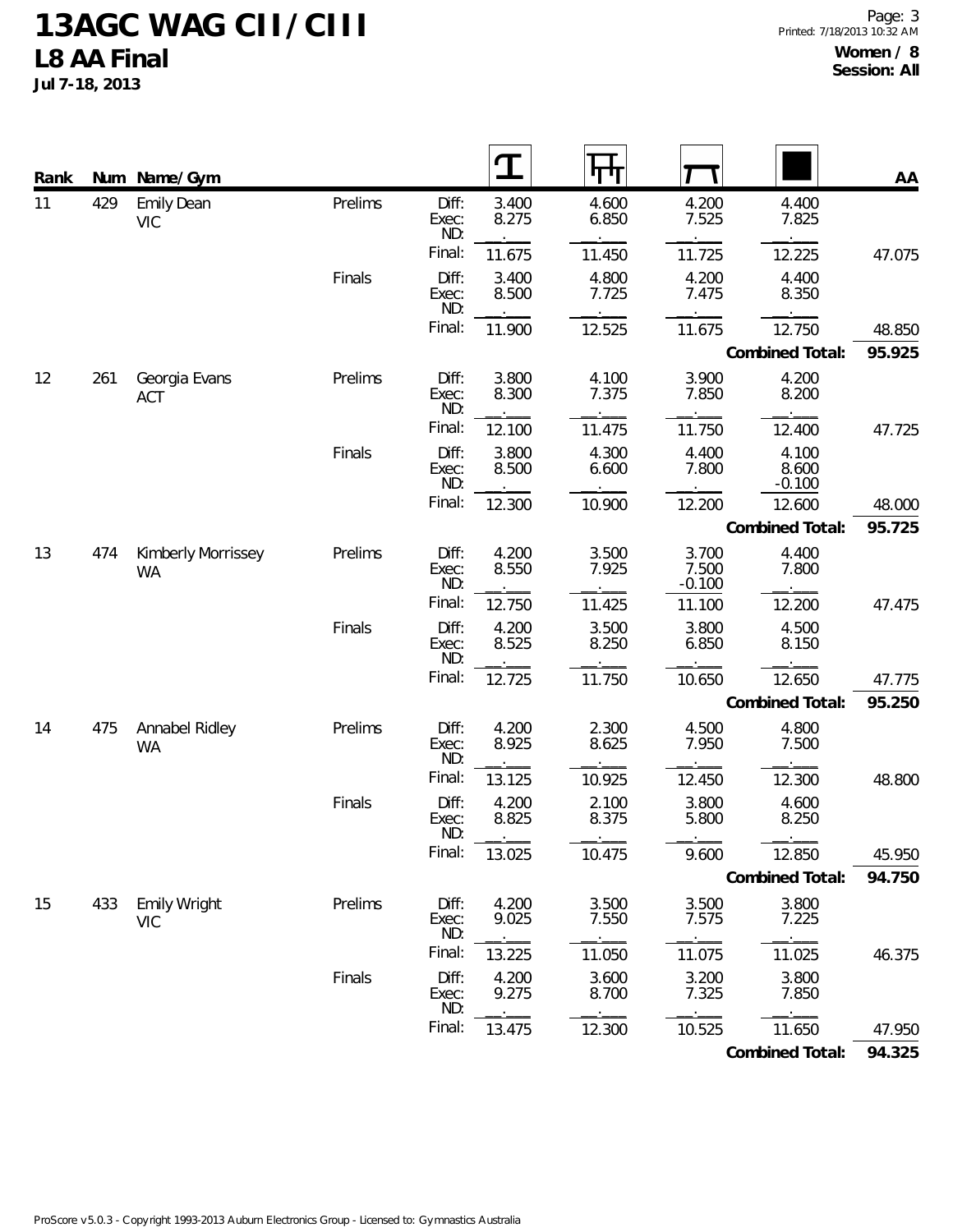**Jul 7-18, 2013**

| Rank |     | Num Name/Gym                    |         |                       |                |                |                |                 | AA     |
|------|-----|---------------------------------|---------|-----------------------|----------------|----------------|----------------|-----------------|--------|
| 16   | 295 | Deborah Greenbaum<br><b>NSW</b> | Prelims | Diff:<br>Exec:<br>ND: | 4.200<br>8.875 | 3.900<br>7.600 | 3.300<br>8.225 | 4.100<br>8.450  |        |
|      |     |                                 |         | Final:                | 13.075         | 11.500         | 11.525         | 12.550          | 48.650 |
|      |     |                                 | Finals  | Diff:<br>Exec:<br>ND: | 4.200<br>8.050 | 3.100<br>5.925 | 3.300<br>7.925 | 4.100<br>8.925  |        |
|      |     |                                 |         | Final:                | 12.250         | 9.025          | 11.225         | 13.025          | 45.525 |
|      |     |                                 |         |                       |                |                |                | Combined Total: | 94.175 |
| 17   | 473 | Lucy Mahoney<br><b>WA</b>       | Prelims | Diff:<br>Exec:<br>ND: | 4.200<br>8.275 | 4.200<br>6.500 | 4.300<br>7.750 | 4.200<br>7.100  |        |
|      |     |                                 |         | Final:                | 12.475         | 10.700         | 12.050         | 11.300          | 46.525 |
|      |     |                                 | Finals  | Diff:<br>Exec:<br>ND: | 4.200<br>8.075 | 4.800<br>7.625 | 3.900<br>5.875 | 4.200<br>8.325  |        |
|      |     |                                 |         | Final:                | 12.275         | 12.425         | 9.775          | 12.525          | 47.000 |
|      |     |                                 |         |                       |                |                |                | Combined Total: | 93.525 |
| 18   | 346 | Angela Lingard<br>QLD           | Prelims | Diff:<br>Exec:<br>ND: | 3.200<br>8.950 | 3.500<br>6.200 | 3.600<br>7.950 | 3.900<br>8.225  |        |
|      |     |                                 |         | Final:                | 12.150         | 9.700          | 11.550         | 12.125          | 45.525 |
|      |     |                                 | Finals  | Diff:<br>Exec:<br>ND: | 3.200<br>9.425 | 3.500<br>7.850 | 3.600<br>7.700 | 3.900<br>8.650  |        |
|      |     |                                 |         | Final:                | 12.625         | 11.350         | 11.300         | 12.550          | 47.825 |
|      |     |                                 |         |                       |                |                |                | Combined Total: | 93.350 |
| 19   | 297 | Emma Kelly<br><b>NSW</b>        | Prelims | Diff:<br>Exec:<br>ND: | 3.200<br>8.625 | 2.100<br>8.350 | 3.900<br>7.925 | 4.000<br>7.925  |        |
|      |     |                                 |         | Final:                | 11.825         | 10.450         | 11.825         | 11.925          | 46.025 |
|      |     |                                 | Finals  | Diff:<br>Exec:<br>ND: | 3.200<br>9.025 | 2.700<br>8.575 | 3.400<br>7.875 | 3.800<br>8.425  |        |
|      |     |                                 |         | Final:                | 12.225         | 11.275         | 11.275         | 12.225          | 47.000 |
|      |     |                                 |         |                       |                |                |                | Combined Total: | 93.025 |
| 20   | 384 | Georgina Osborn<br><b>TAS</b>   | Prelims | Diff:<br>Exec:<br>ND: | 4.200<br>8.800 | 3.200<br>8.275 | 2.600<br>7.425 | 3.900<br>7.825  |        |
|      |     |                                 |         | Final:                | 13.000         | 11.475         | 10.025         | 11.725          | 46.225 |
|      |     |                                 | Finals  | Diff:<br>Exec:<br>ND: | 4.200<br>9.050 | 2.900<br>8.300 | 3.400<br>6.800 | 3.900<br>8.125  |        |
|      |     |                                 |         | Final:                | 13.250         | 11.200         | 10.200         | 12.025          | 46.675 |
|      |     |                                 |         |                       |                |                |                | Combined Total: | 92.900 |